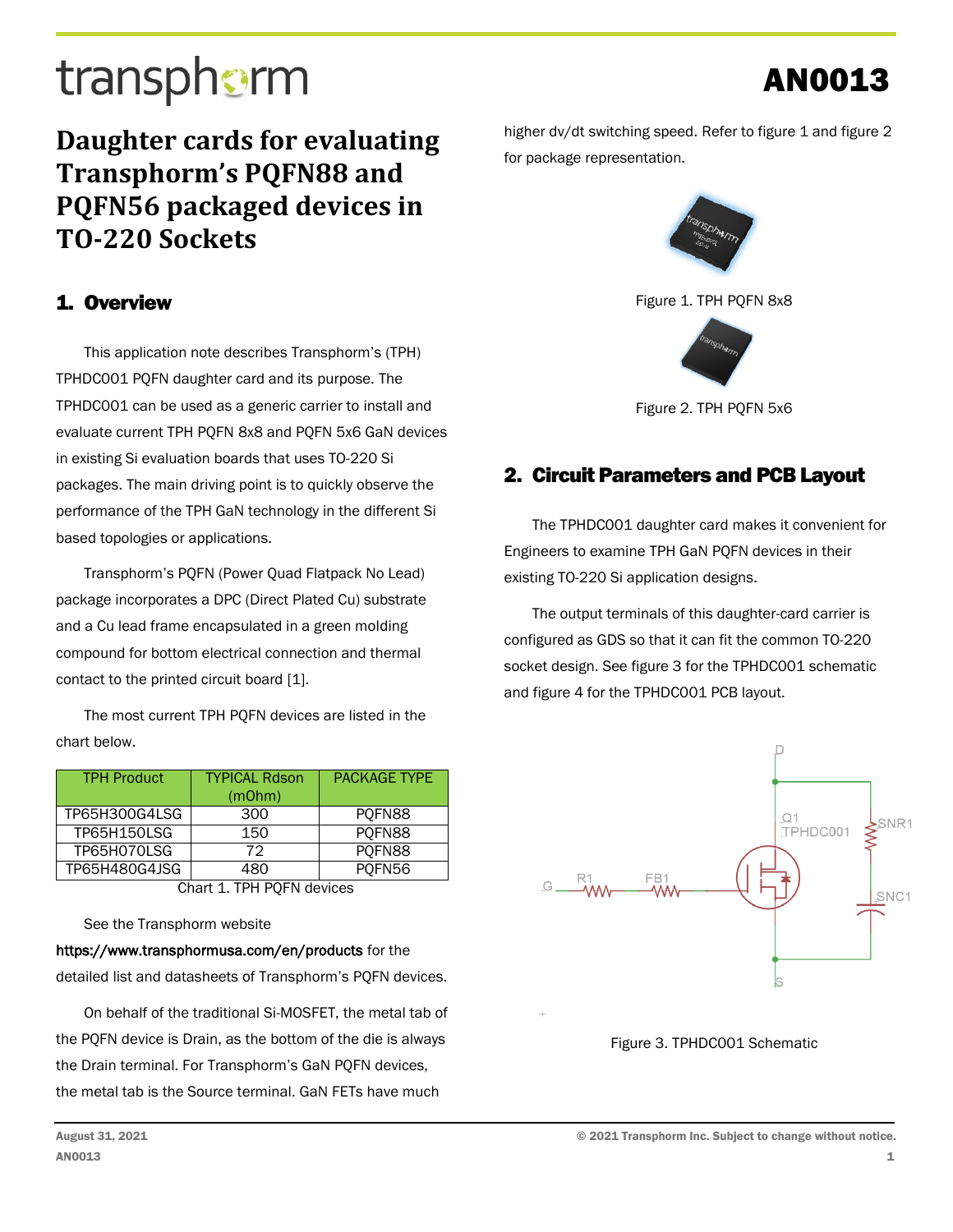# transphorm

G D S

Figure 4. TPHDC001 PCB Layout (GDS output terminal)

The PCB specifications for the daughter card are below:

- Dimension: 0.322in x 0.7389in
- Thickness: 0.062in
- 2 layers 1 ounce copper each layer
- FR4 material
- Footprints for Rg, FB, and Snubber are included

The exposed copper pads on figure 4 are designed to accommodate the TPH PQFN 8x8 and 5x6 devices. Transphorm offers a single landing pattern for both types of PQFN devices offered. See figure 5 for the bottom side view of the TPH PQFN devices.



Figure 5. Bottom views of TPH PQFN56 and PQFN88

Based on the LSG (8x8) and JSG (5x6) TPH PQFN solutions, each package has a different assembly location resulting in a 2nd source solution and an increase in capacity. See figure 6 for the bottom view of assembly location of the PQFN devices.



Figure 6. Device Landing Pattern

The PCB design also includes placements for Rg and FB, incase those components are not already positioned on the main driving circuit of the Si development board. These devices may not be required depending on the layout.

The switching node snubber footprints are placed in this daughter card for engineers to populate in order to operate the TPH GaN devices in high current applications.

The TPH product datasheet describes in detail the recommended driving circuit implementation for simplified half bridge and single ended projects. Note that a gate ferrite bead (FB) and the switching node snubber (SNR1 & SNC1)may not be needed for single-end applications (Chart 2), such as ACF, QR Flyback, etc. Those components are recommended for half-bridge circuit applications.

For single ended designs, by recommendation, do not install (DNI) the switching node snubbers for low power operation. See the chart below for the list of standard installed components on TPHDC001. See figure 7 and figure 8 for reference.

| TPHDC001               |                  |                   |           |                   |
|------------------------|------------------|-------------------|-----------|-------------------|
| Qty                    | <b>Value</b>     | <b>Device</b>     | Parts     | <b>PN</b>         |
| 1                      | SNR1             | <b>R-US R1206</b> | SNR1      | <b>DNI</b>        |
| $\mathbf{1}$           | SNC <sub>1</sub> | C-USC1206         | SNC1      | <b>DNI</b>        |
| 1                      | 49.9             | R-US R0402        | R1        | RC0402FR-0749R9L  |
| 1                      | 120              | R-US R0402        | <b>FB</b> | BLM15AG121SH1D    |
| 1                      | GSD TO220        | GSD TO220         | <b>P1</b> | PRPC003SBAN-M71RC |
| 1                      | <b>TPH GaN</b>   | <b>TPH GaN</b>    | Q1        | <b>TPH GaN</b>    |
| Chart 2. TPHDC001 BOM. |                  |                   |           |                   |

## AN0013